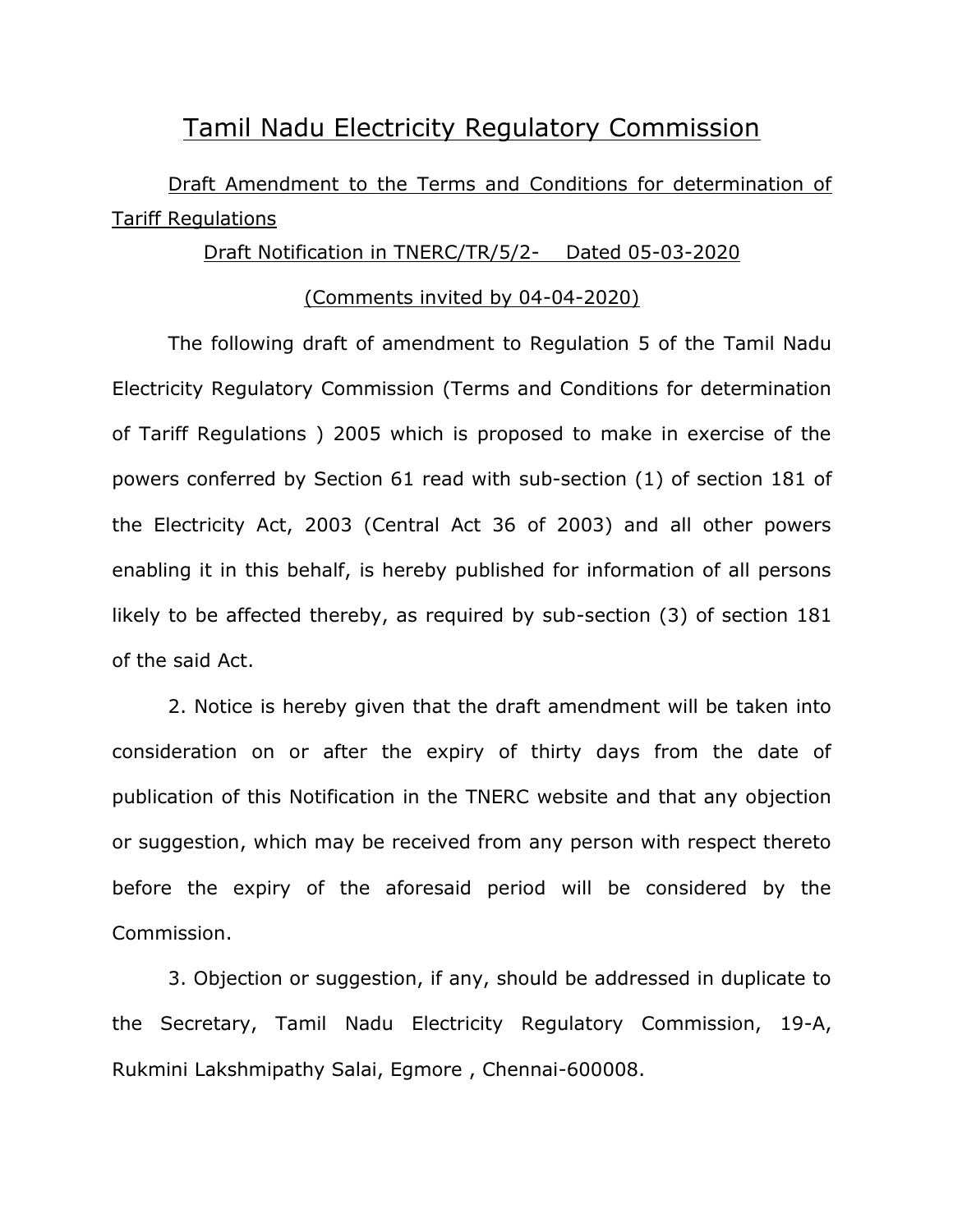#### DRAFT AMENDMENT

In the said Regulations, in regulation 5, after sub regulation (1) the following shall be added, namely:-

"(1A). The State Load Despatch Centre shall file the Aggregate Revenue Requirement (ARR) along with petition for determination of SLDC charges on or before  $30<sup>th</sup>$  November of each year."

/By order of the Commission/

**Secretary** Tamil Nadu Electricity Regulatory Commission

#### EXPLANATORY STATEMENT

The State Load Despatch Centre is ring fenced and the Assets and Accounts between TANTRANSCO and SLDC are separated. Therefore, it is necessary for the SLDC to file a separate Aggregate Revenue Requirement and petition for determination of SLDC charges.

The amendment seeks to give effect the above decision.

/By order of the Commission/

**Secretary** Tamil Nadu Electricity Regulatory Commission